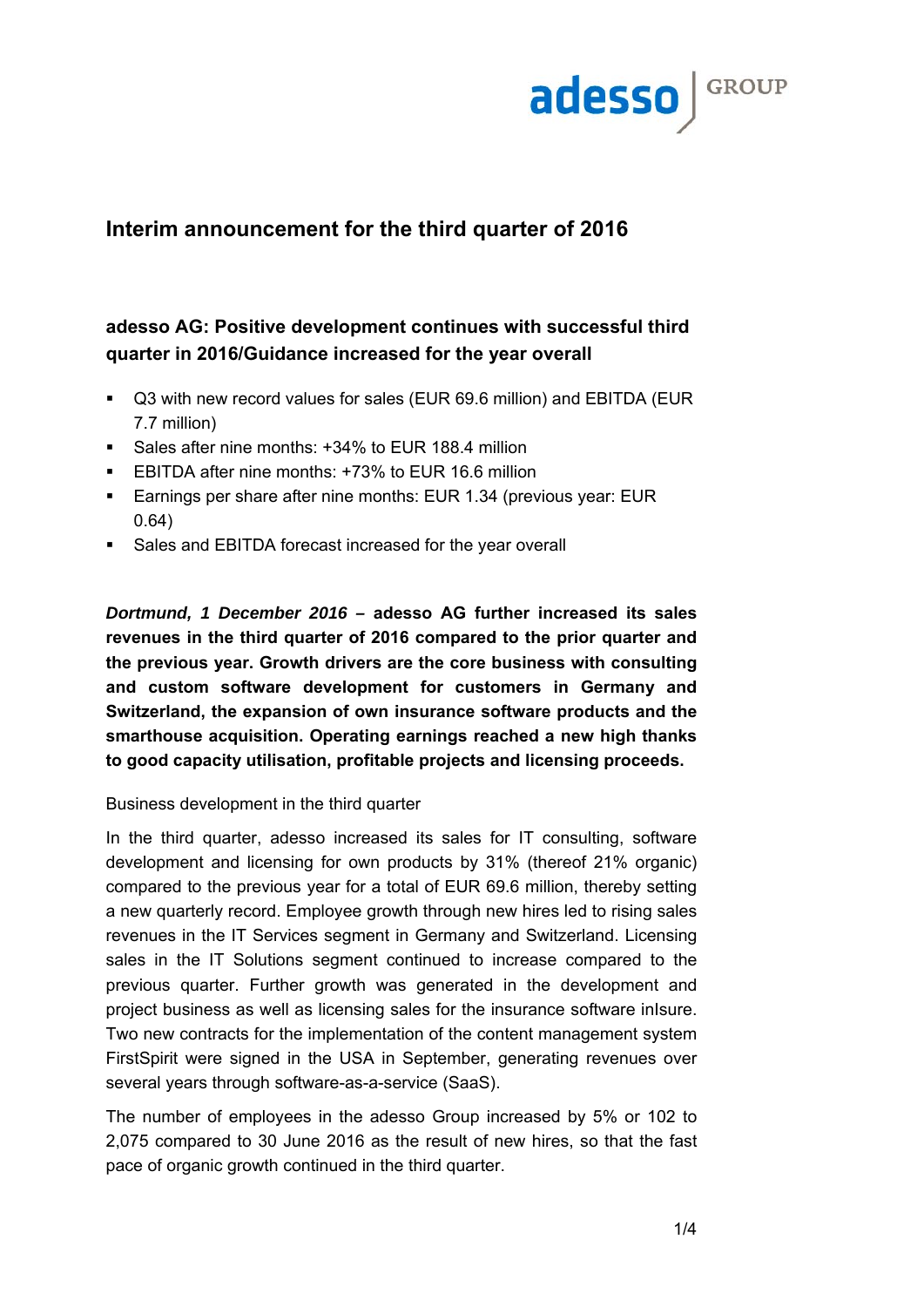

#### Results of operations in the third quarter

Good capacity utilisation, higher licensing proceeds compared to the previous quarter and profitable fixed-price projects led to a further increase in results of operations in the third quarter at EUR 7.7 million compared to the prior quarter and previous year (EBITDA Q2/2016: EUR 5.1 million and Q3/2015: EUR 5.4 million). The EBITDA-margin was 11.0%. The smarthouse acquisition contributed EUR 1.0 million to results of operations in the third quarter. The business volume related to the development and implementation of adesso's inIsure products for insurers was profitably increased. Unusually high costs at EUR 1.9 million were incurred in the third quarter for provisions for noncurrent, share-based compensation (Q1/2016: EUR 0.3 million and Q2/2016: EUR 0.5 million); this was due to the significant share price increase in Q3.

Depreciation and amortisation rose to EUR 1.8 million in the third quarter (after EUR 1.5 million in the previous quarter) as a result of growth and the first full quarter of the purchase price allocation of the smarthouse acquisition.

With a pre-tax profit of EUR 6.1 million, a consolidated profit of  $\epsilon$  4.2 million and earnings per share of  $\epsilon$  0.69, new quarterly highs were achieved.

#### Nine-month overview

Sales in the first nine months of 2016 increased by 34% to EUR 188.4 million compared to the prior-year level. Of this sales increase, 20% was organic due to the acquisition of new customers, higher sales to existing customers and expanding the product portfolio. Services related to the development of additional industry solutions for the adesso insurance solution inIsure and for ongoing implementation projects and licenses increased significantly compared to the previous year; the number of employees in this area is growing continuously. Other growth drivers are the acquisition of Born Informatik (included effective as of July 2015) and smarthouse (included effective as of May 2016).

Thanks to the decreased involvement of external parties in projects, gross profit at 36% grew faster than sales. Personnel costs increased by 37% to EUR 123.2 million due to higher variable remuneration and the cost of noncurrent, share-based compensation. The increase in other operating expenses on the other hand was disproportionately low at 16% for a total of EUR 30.5 million. Operating earnings (EBITDA) for the first nine months came in at EUR 16.6 million (previous year: EUR 9.6 million). Depreciation and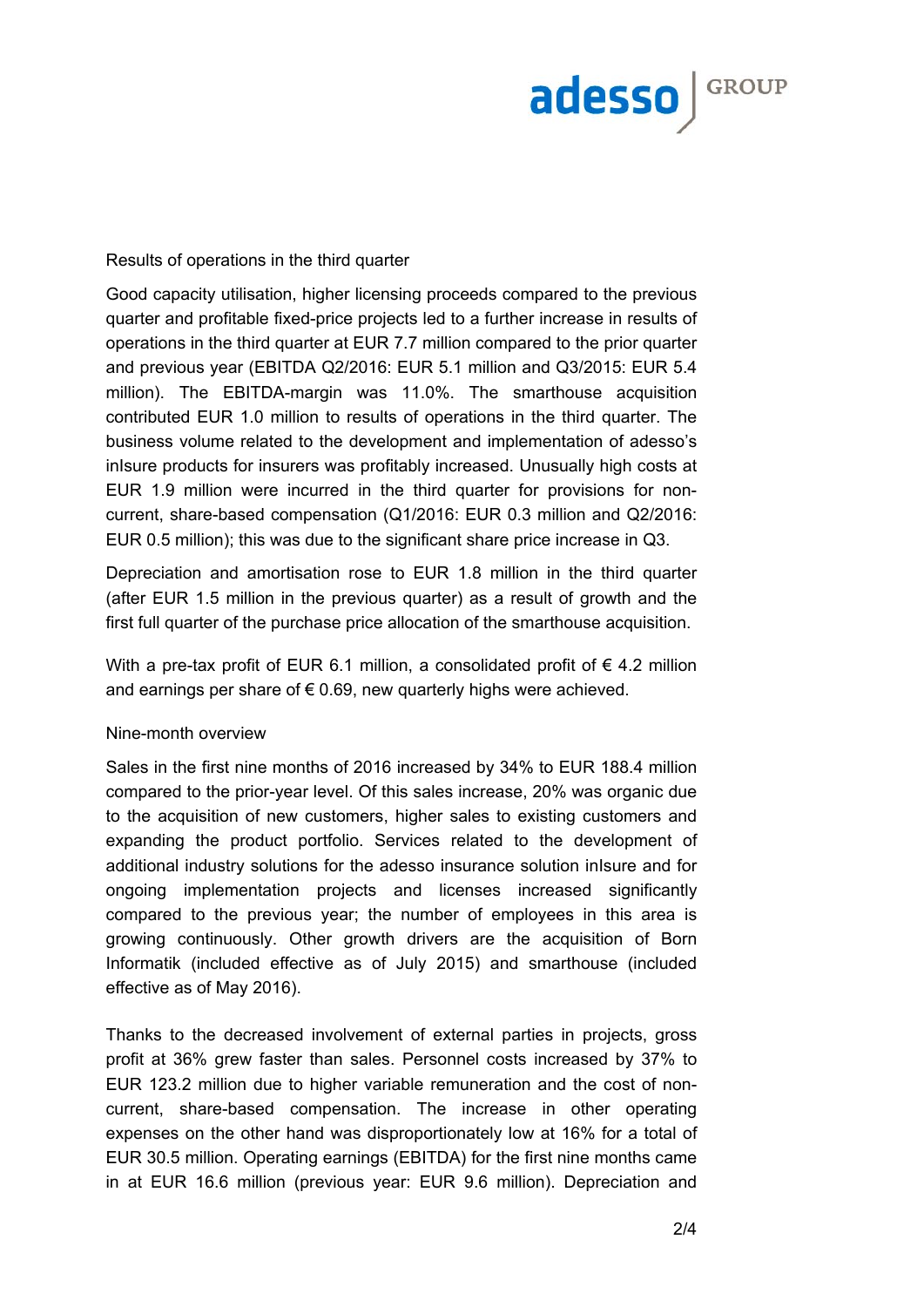

amortisation rose from EUR 2.6 million in the previous year to EUR 4.2 million, of which EUR 1.0 million from the smarthouse purchase price allocation.

Earnings before taxes are EUR 12.4 million (previous year: EUR 7.2 million) and consolidated earnings are EUR 8.2 million (previous year: EUR 4.0 million). Earnings per share are EUR 1.34 (previous year: EUR 0.64).

## Additional performance figures and information

adesso holds liquid assets of EUR 15.8 million as at 30 September 2016 (previous year: EUR 18.0 million; 31 December 2015: EUR 28.2 million). On 30 September 2016 the interest-bearing financial liabilities amounted to EUR 44.5 million as a result of acquisitions, compared with EUR 23.5 million in the previous year. Liquid assets are expected to increase in the fourth quarter due to positive cash flow from operations.

Thanks to the acquisition of SP Integration GmbH (focusing on Microsoft technologies and new customer access in the greater Frankfurt am Main region) as well as flitcon GmbH (business intelligence, especially in the insurance sector), the corresponding divisions of the adesso Group have grown by a total of 45 employees with initial contributions to results. Plans are in place to merge both companies with adesso AG in the near future. After increasing the holdings of adesso AG from 70% to 100%, PSLife Consulting GmbH will be merged with adesso insurance solutions GmbH to bundle all activities and know-how related to the adesso insurance solution inIsure. This reduces the minority interests in the fourth quarter, hence the share of the consolidated earnings attributable to adesso shareholders will be higher.

## **Outlook**

Good capacity utilisation during the third quarter is extending into the fourth quarter. As a result of acquisitions during the year, the forecast for 2016 overall was increased to EUR 252 to 262 million in sales (previously EUR 231 to 243 million) and to EUR 20 to 24 million for EBITDA (previously EUR 17.0 to 19.5 million).

These and additional figures for the third quarter and the first nine months of 2016 will be available in table form on the adesso website under Investor Relations: http://www.adesso-group.de/en/investorrelations/.